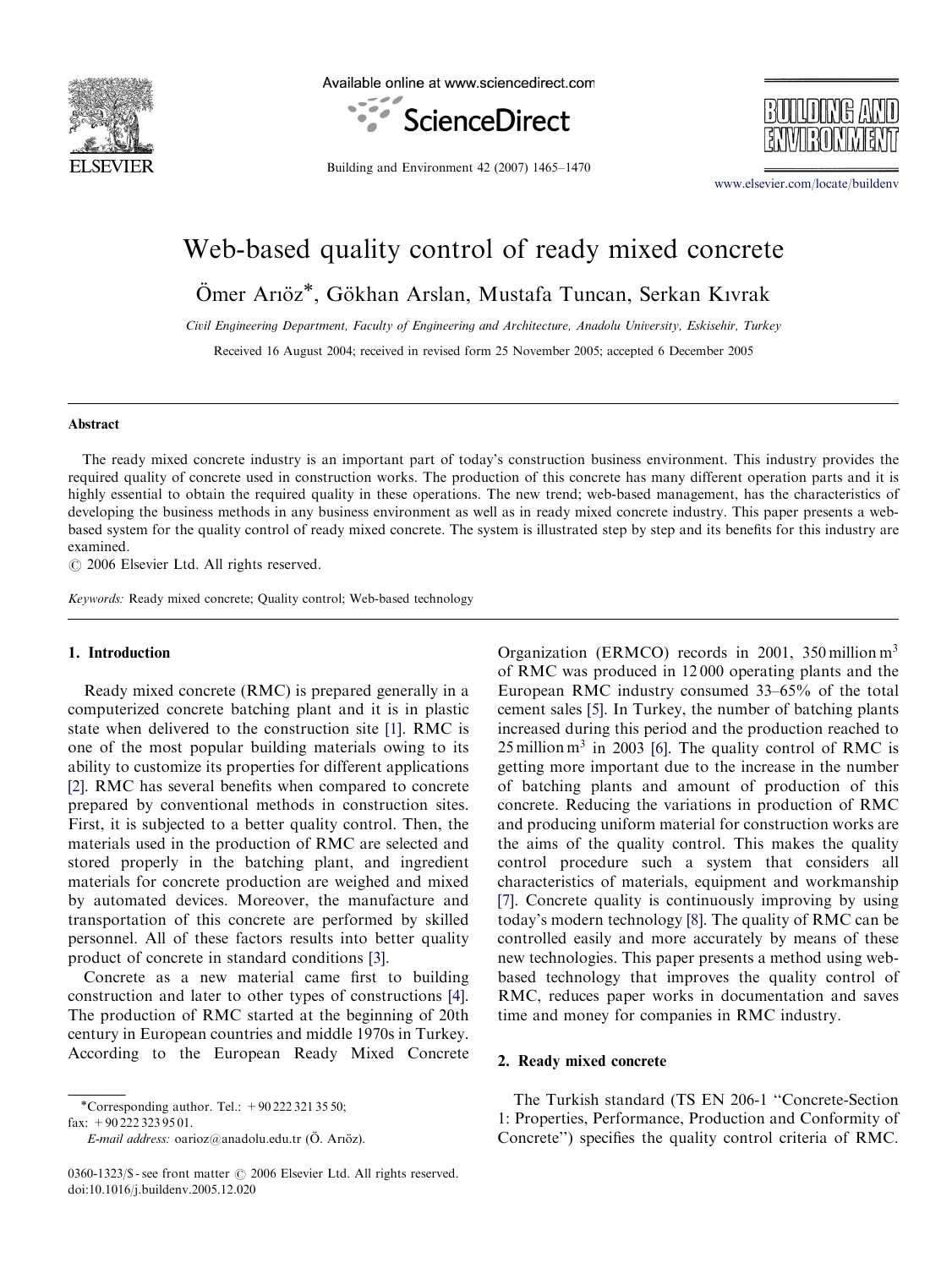The standard is also used for the reference of the quality certificate of the batching plants. Concrete is a composite material, which is produced by using cement, aggregate, water and sometimes admixture. In the quality control of concrete, first, these materials should satisfy the requirements mentioned in the standards. The production and the delivery of the concrete involve the following important stages. In the concrete order form, the customer should inform the manufacturer about the properties of concrete, the delivery time and the type of vehicle. On the other side, the manufacturer should give the type of the cement, aggregate, chemical admixture and water/cement ratio in the order form. According to the standard, the concrete should be placed within 2 h after mixing water with cement and aggregate. The temperature of the concrete should not be less than  $5^{\circ}$ C at the time of delivery. The maximum concrete temperature is not mentioned in the TS EN 206-1 Standard but it is generally specified as  $32^{\circ}$ C in most of the concrete practice [\[7\]](#page--1-0). Although TS EN 206-1 Standard defines several methods of measuring the workability of concrete such as Vebe time, degree of compactibility and flow diameter, the slump test is commonly conducted on freshly ready mixed concrete. The slump value is measured by taking a sample at the delivery time in construction site. The measured slump value should satisfy the requirements of the specifications and the customer needs. Quality control continues with the tests carried out on hardened concrete samples generally at the age of 28 days unless it is specified. The strength of concrete should reach the minimum requirements given in the standard specifications for concrete class [\[9\]](#page--1-0).

The important points by ordering RMC are the amount of concrete, compressive strength class, slump value, maximum aggregate size, type of construction, and exposure classes related to environmental actions, etc. The customer should order concrete 2 or 3 days before casting and the time of casting and placing of concrete can be arranged at site. Environmental conditions that affect the properties of concrete must be specified clearly to the manufacturer before ordering the concrete. Before pouring the concrete the waybill of the RMC should be checked and the customer should be sure if it is the same that he ordered. The slump value first must be measured and controlled by the manufacturer at the batching plant. If the slump value becomes higher than the specified, the concrete must not be casted. The temperature of the fresh concrete should be measured clearly especially in extreme weather conditions. Cubes or cylinders should be taken from different truck-mixers for standard compressive strength tests on concrete [\[9\].](#page--1-0) It should be noted that concrete can be ordered either as designed concrete or as prescribed concrete in accordance with TS EN 206-1. In the former type, the general requirements given in the standard should be satisfied. In the prescribed concrete the customer should give the composition of concrete and he or she is responsible for the performance of concrete. After all, the quality of the concrete production depends upon several factors. These are the quality of the ingredient materials, machine quality and personnel quality of batching plant. Because of these factors, the batching plant and their machine or laboratory can be inspected by the customer. It is better that the customer gets the whole information about the ready mixed batching plant before ordering the concrete [\[9\]](#page--1-0).

#### 3. Quality control of RMC

Concrete is generally produced in batches at the site with the locally available materials which result a variability of the product from one batch to another. Factors of this variation are the differences in the quality of constituent materials; variation in mix proportions; variation in the quality of operating and mixing equipment; workmanship and supervision quality at the site. In addition, during transportation, placing, compacting, and curing, variations may occur partly because of the quality of the batching plant and partly because of the differences in the efficiency of techniques used. As a result, personnel, materials and workmanship are the critical factors affecting the quality of RMC in any concreting work. These different factors causing variations in the quality and the way of control mechanism should be extensively analyzed. [\[7\]](#page--1-0).

One of the definitions of quality control is producing, improving, planning and servicing any product of quality with the most economical and practical way [\[10\]](#page--1-0). Quality control of RMC can be divided into three areas as forward control, immediate control and retrospective control. Forward control covers mainly material storage, monitoring of qualities of materials, modification of concrete mix design, batching plant maintenance, transfer and weighing equipment, plant mixers and truck mixers [\[11\]](#page--1-0).

Immediate control covers subjects such as weighing, visual observation of concrete during production, workability of the fresh concrete, making corresponding adjustments at the plant automatically or manually to batched quantities, inspection at delivery by driver and customer for uniformity and adjustments to workability within company policy. Finally, retrospective control covers sampling of concrete, testing, monitoring of test results, stock control of materials, diagnosis and correction of faults identified from complaints [\[11\]](#page--1-0).

Currently, the organization known as Quality Assurance System (QAS), directed by an independent board, is organizing the inspections and working as certification body in Turkey. The inspectors, usually experts from the universities and also from the QAS, carry out the inspections. QAS is being applied since 1995 and it consists of two main stages such as system control and product control. System control is generally performed by corresponding universities and it covers the inspection of batching plant, ingredient materials, laboratory equipment, technical personnel, quality and calibration records. The system control is carried out once a year and at the end of the inspections, a certificate is given for the particular